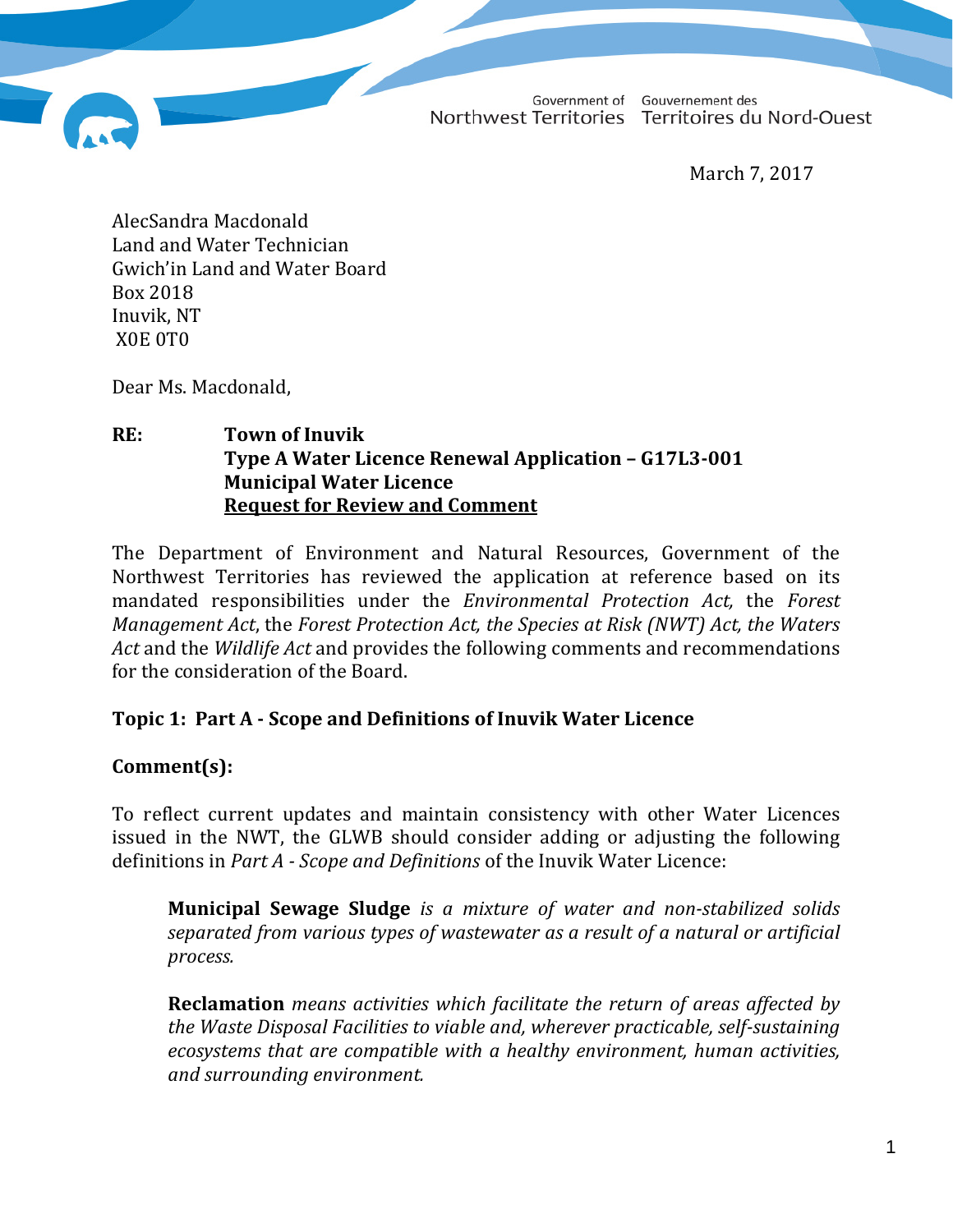**Sewage Sludge Treatment Facility** *comprises the area and engineered structures designed to treat Sewage sludge.*

**Unauthorized discharge** *means a release or discharge of any Water or Waste not authorized under this Licence.*

The term *"Abandonment and restoration"* has been replaced by "*Closure and reclamation*" in other NWT Board jurisdictions and most recent Water Licences, and "Closure and reclamation" should be used where appropriate within Inuvik's Water Licence. In the same manner, the term "Spill Contingency Planning" is now commonly used in NWT Water Licences and should be used where appropriate in Inuvik Water Licence such as Part G.

# **Recommendation(s):**

1) ENR recommends that the above definitions and updated terminology be added to Inuvik's Water Licence.

# **Topic 2: Changes to Part B – General Conditions**

## **Comment(s):**

ENR notes that Part B, Item 1 of the current Inuvik Water Licence does not contain the following conditions:

- A description of sewage sludge management activities;
- Any updates and/or revisions to approved management plans (with brief summary in the introduction);
- The annual quantity of hazardous material stored on site and shipped off site (if any);
- The Licensee shall operate in accordance with the plans and programs approved pursuant to the conditions of this Licence and with any revisions to the plans and programs as may be made pursuant to the conditions of this Licence and as approved by the Board. If any plan is not approved by the Board, the Licensee shall revise the plan as requested by the Board.

Similar conditions have been included in the more recent municipal Water Licences issued in the NWT.

## **Recommendation(s):**

1) ENR recommends that the above (or similar) general conditions be added to the Inuvik Water Licence to provide the necessary clarity and to better align with current NWT Water Licences.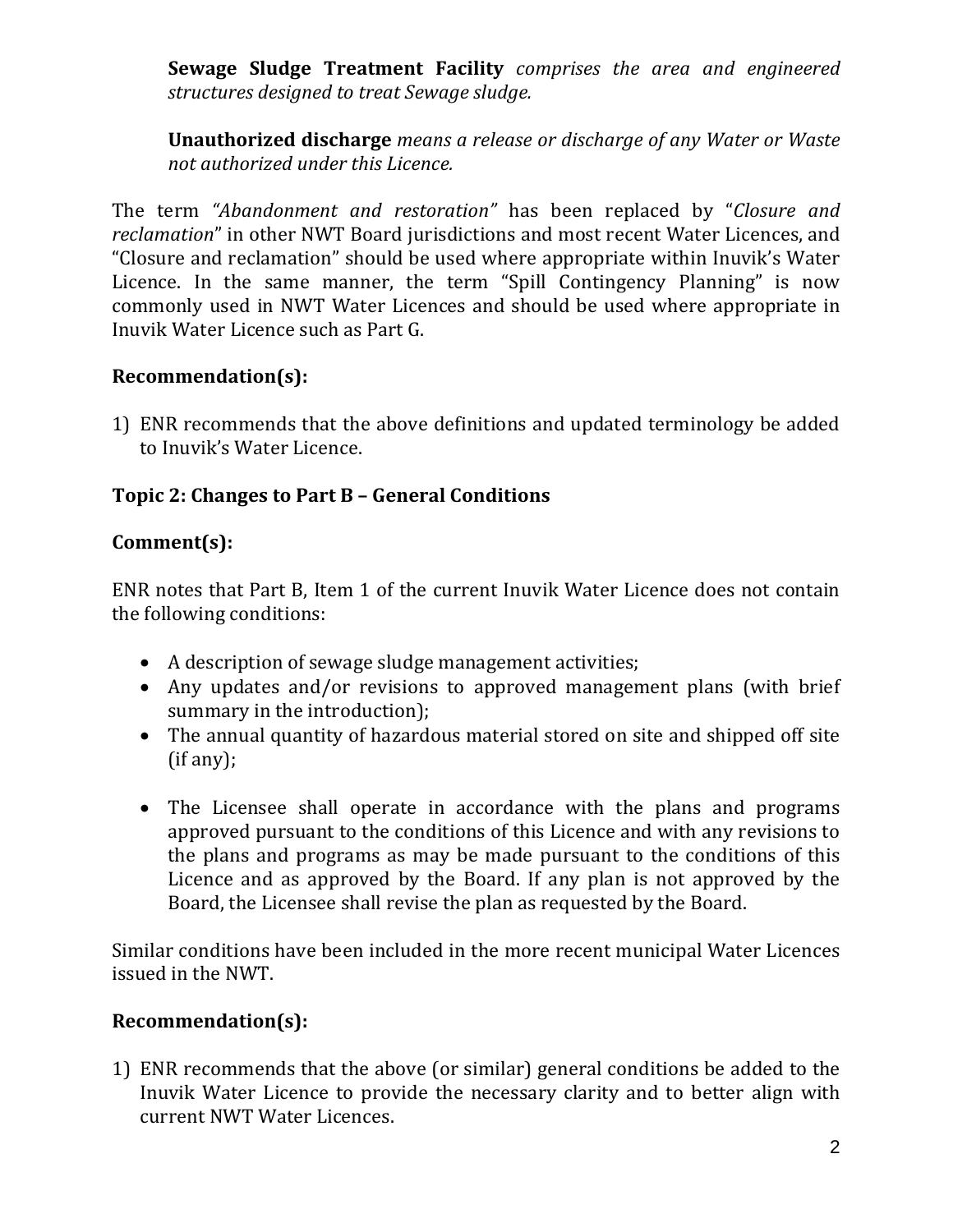# **Topic 3: Part D – Conditions Applying to Waste Disposal**

# **Comment(s):**

ENR notes conditions such as follows have been included in the more recent municipal Water Licences issued in the NWT in Part D – Conditions Applying to Waste Disposal. Note that for clarity purposes for the Licensee, the Board may regroup and identify conditions under *Sewage* and *Solid Waste.*

- The Licensee shall ensure that any unauthorized Wastes associated with this undertaking do not enter any Waters.
- The Licensee shall immediately notify an Inspector of the exceedance of any effluent quality criterion.

### **Recommendation(s):**

1) ENR recommends that these conditions be added to the Inuvik Water Licence to ensure the necessary provision and clarity towards waste disposal practices.

## **Topic 4: Part F – Conditions Applying to Spill Contingency Planning**

ENR notes that similar conditions have been included in the more recent municipal Water Licences issued in the NWT.

- The Licensee shall act in accordance with the approved Spill Contingency Plan, and shall annually review the Plan and make the necessary revisions to reflect changes in operations, technology, chemicals or fuels, or as directed by the Board. Revisions to the Plans shall include a brief summary of the changes made, and *shall* be submitted to the Board, for approval, at least sixty (60) days prior to any proposed changes to the requirements I the approved Plan.
- All spills and Unauthorized Discharges of Water or Waste shall be reclaimed to the satisfaction of an inspector.

#### **Recommendation(s):**

1) ENR recommends addition of similar conditions to Inuvik Water Licence to foster the necessary provision towards Spill Contingency Planning (Part G).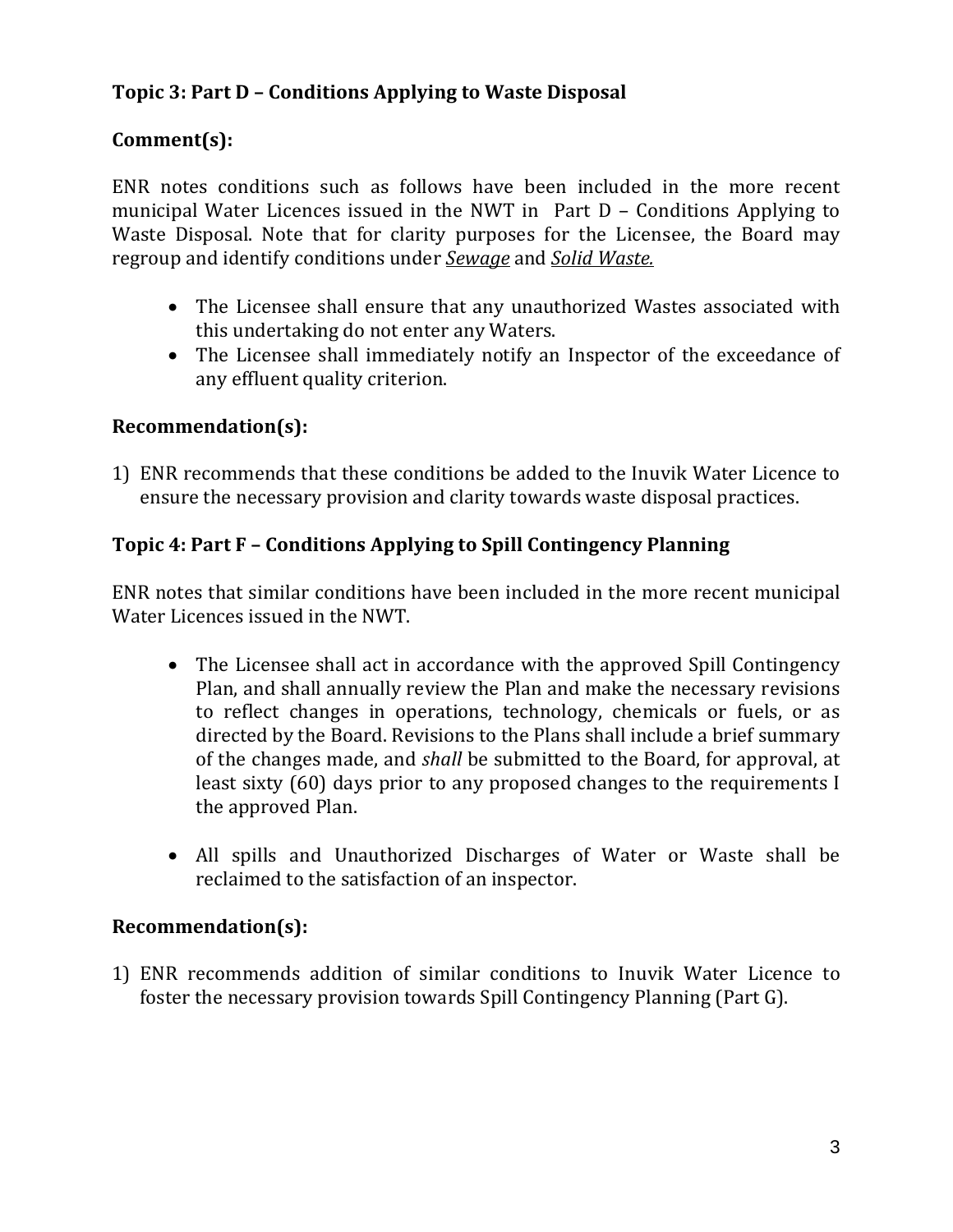# **Topic 5: SNP Effluent Monitoring of Sewage Disposal Facilities – CBOD Monitoring**

# **Comment(s):**

Carbonaceous Biochemical Oxygen Demand (CBOD) was selected as a preferable parameter to measure wastewater effluent quality in southern Canadian jurisdictions, with the adoption of the Canada-wide Wastewater System Effluent Regulations (WSER). The WSER do not yet apply to wastewater treatment systems in Canada's North and it is unknown when the WSER will be legislated in the NWT because of the unique challenges presented in the Northern environment.

In the spirit of harmonizing wastewater treatment systems' monitoring requirements, BOD has been replaced by CBOD within NWT Water Licences, allowing for comparison between NWT wastewater treatments systems performance with its southern Canadian counterparts. Inuvik's current licence requires monitoring of Biochemical Oxygen Demand (BOD<sub>5</sub>) at SNP 0036-3 (compliance point), as well as SNP 0036-6, SNP 0036-7 and SNP 0036-8.

In past Water Licences renewals, ENR recommended that both parameters be monitored to establish a CBOD/BOD trend ratio specific to a sewage/wastewater treatment system. During Fort Providence last Water Licence renewal in July 2016, an EQC for CBOD was derived at 90% of BOD value by looking at the trend analysis submitted by the City of Yellowknife (MV2009L3-0007). This CBOD/BOC ratio reflected a 3 years analysis of wastewater effluent monitoring data.

## **Recommendation(s):**

1) ENR recommends BOD monitoring to be replaced by CBOD in order to align with southern Canadian jurisdictions in using this parameter to assess wastewater treatment quality through oxygen-consuming capability of sewage discharges.

# **Topic 6: Sewage Treatment Facility (STF) O&M Plan**

## **Comment(s):**

A Sewage Treatment Facility O&M plan was submitted as part of this application providing important information on the design and operation of Inuvik's wastewater treatment cells system.

The recently produced MVLWB O&M templates for *Sewage Treatment Facility O and M Plan*, recommends the following information be included within an STF O&M Plan : Facility Location Coordinates; Name, contact info & roles/responsibilities of each staff member working at STF; Annual volume of wastewater collected in piped system in m3/year; Date of decommissioning of the STF (if unknown, estimate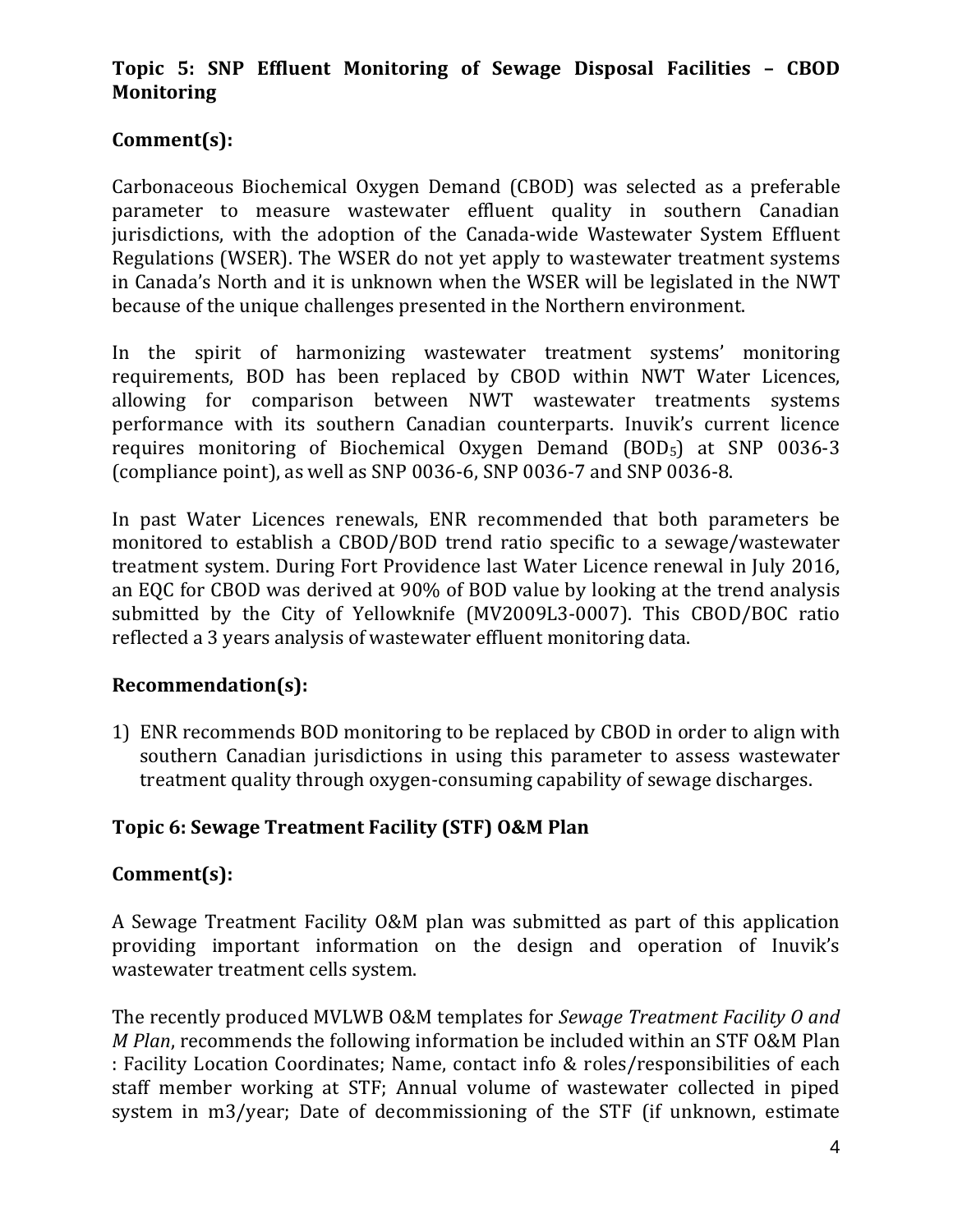year); Ground Conditions relating to permafrost in and around the community in which the STF is located (Permafrost, Continuous permafrost, Discontinuous permafrost); How the sludge is disposed of (after being transferred to the sludge cells); Annual flow design; Where are records of annual/yearly quantities of sewage discharged to the STF are kept; Summary of any closure and reclamation work completed; Summary of any studies requested; Records of repairs and upgrades; etc.

# **Recommendation(s):**

1) ENR recommends that Inuvik's current STF O&M (or future versions) be updated to provide the above information on the wastewater treatment system. During this updating process of the STF O&M plan, the Town may also refer to the MVLWB O&M template specific to Engineered Lagoons (Schedule C) and/or Natural Lake Lagoon (Schedule B) for additional information/details that Land and Water Boards are expecting within STF O&M plans.

# **Topic 7: Sewage Treatment Facility (STF) O&M Plan – Sludge Treatment**

## **Comment(s):**

The STF O&M plan specifies, section 3.3.5, that sludge was transferred from the primary cells to the sludge holding cells (last transfer occurring in 1993).

Section 3.3.1 described that runoff water is often trapped in the sludge holding cells and should be removed through pumping to prevent erosion of the dykes.

Section 3.3.8 of the STF also reported a possible reduction of sludge transfer operations and sludge accumulation since enzyme addition procedures were initiated shortly after 1993.

## **Recommendation(s):**

- 1) ENR recommends that sludge holding cells runoff accumulation be added to the items to be inspected and removed, to prevent erosion of the dykes.
- 2) ENR recommends that details on enzyme additions procedures to the wastewater treatment cells be provided within the current or subsequent updated versions of the STF O&M plan.

## **Topic 8: ENR Inspector Information Update and GLWB Notification**

## **Comment(s):**

Section 4.0 of the STF O&M Plan refers to Indian and Northern Affairs Canada Inspector Jan Davies. Following devolution, GNWT Environment and Natural Resources has taken over responsibility for Water Licence inspections.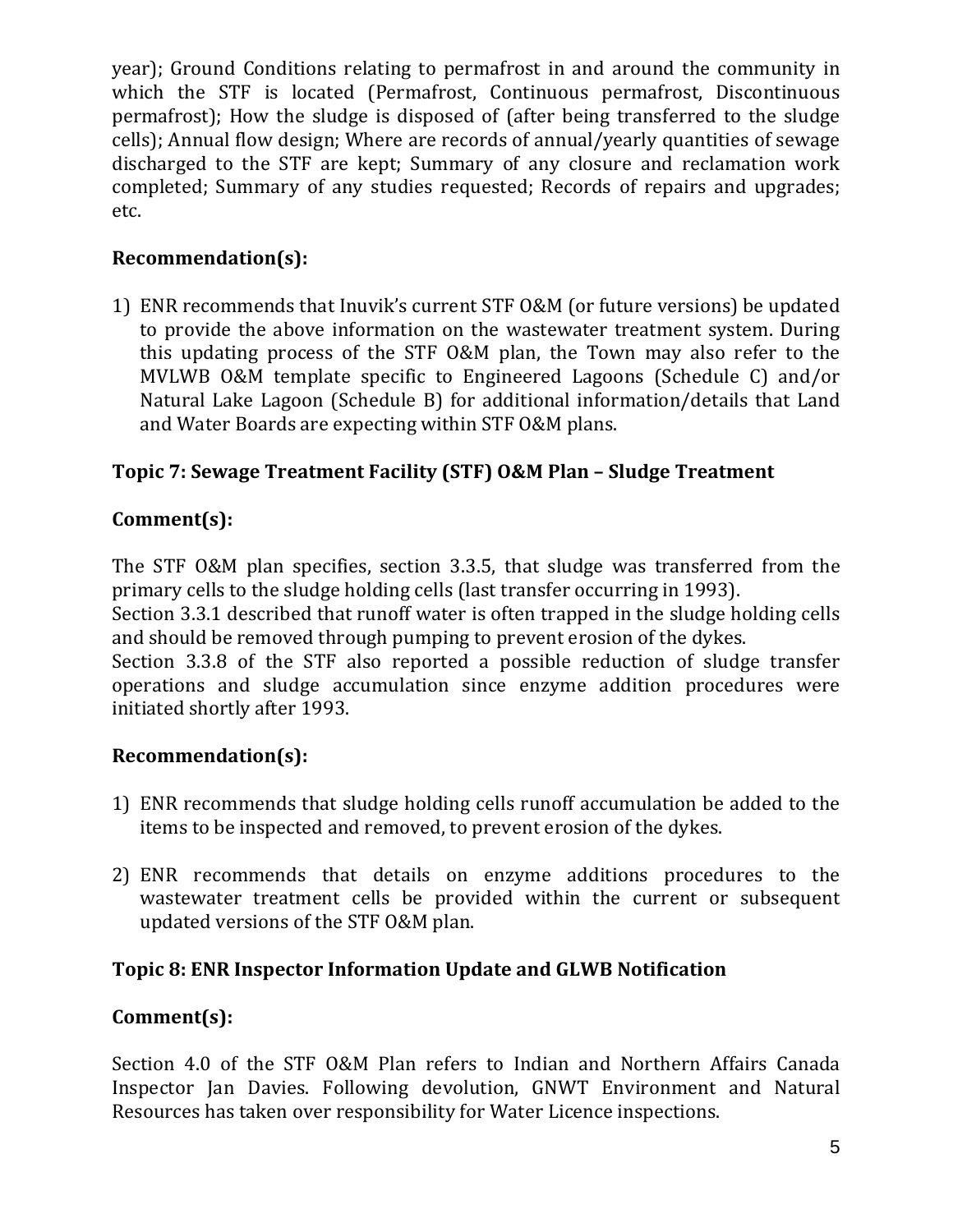# **Recommendation(s):**

- 1) ENR recommends the department, name and contact information be updated to GNWT Environment and Natural Resources, Water Resources Officer Lloyd Gruben, at 867.678.6650. Contact information within the SCP should be revised and updated as necessary to prevent any delays in time of spills emergencies.
- 2) Contact information referring to AANDC within the Application Package should also be revised to ENR contact.
- 3) Part D, Item 5 of Inuvik current Water Licence specifies that the Licensee shall advise an Inspector at least ten (10) days prior to initiating the Batch Decant of the sewage lagoon. The GLWB may also be advised of the decant at the same time as inspector, as currently done in other NWT Water Licences, which would require that such specification be made this condition.

## **Topic 9: Spill Contingency Plan – Staff Roles and Responsibilities of Spill Response Team**

## **Comment(s):**

Section 2.11.4 of Inuvik SCP provides the Procedures for Initial Actions. One very important step to be conducted as Initial Actions is the *Activation of the Spill Response Team* (or responding personnel), as specified in 2007 INAC Spill Contingency Guidelines ("Procedures for initial action" - Section 2.3).

The SCP Guidelines also specifies (section 2.2) that the response organization should identify each employee's associated duties (roles and responsibilities during a spill emergency), as well as 24 hour telephone numbers for employee(s) responsible for activating the plan.

While section 2.4 of Inuvik SCP provided contact information for the spill response personnel as well as their Job title, the roles and responsibilities of these staff members within the Spill Response Team were not identified. It is also noted that no employee was assigned the important role of On-Site Supervisor (see below comment).

## **Recommendation(s):**

1) ENR recommends that the employee who will assume the role of "On-Site Supervisor" in the eventuality of a spill emergency situation be identified within the Inuvik SCP. ENR further recommends that alternate(s) to the On-Site Supervisor be identified within the plan for times that the On-Site Supervisor may not be available.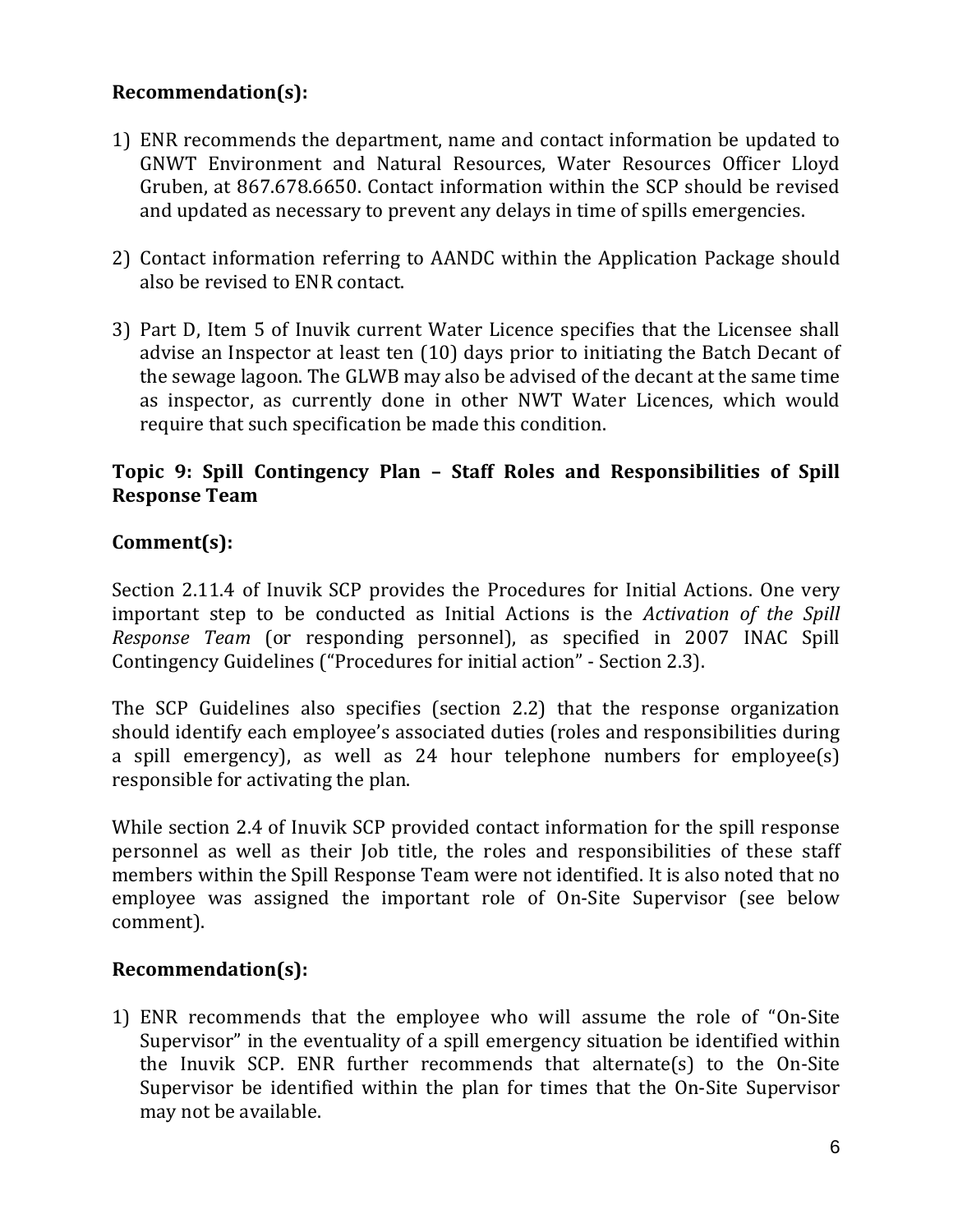2) ENR recommends that spill response roles and responsibilities be specified for each spill response personnel (section 2.4), in order to provide clarity and prevent delays in the eventuality of spill emergency situation.

## **Topic 10: Spill Contingency Plan - Lines of Communication and Response Duties of Response Personnel in Communication Flowchart**

# **Comment(s):**

Section 2.2 of the 2007 INAC Spill Contingency Guidelines specifies that a flowchart should be prepared to depict communication lines and the response duties of each member of the response team (example provided in Figure 3 of the Guidelines).

A Spill Response Flowchart is provided under Figure 2.1 of the Inuvik SCP. Inuvik's SCP flowchart does not however provide the name of the "On-Site Supervisor", as well as the associated contact information. This flowchart should be updated to contain this information, and posted at highly visible(s) location(s) that are easily accessible by on-site staff.

## **Recommendation(s):**

- 1) To prevent confusion in time of emergency, the SCP flowchart provided on page 10 should be updated to provide the name of the *On-Site Supervisor*.
- 2) Once the flowchart diagram is updated with the name and contact information of the On-Site Supervisor (and alternate(s)), ENR also recommends that this diagram be posted in a highly visible place at each of Inuvik waste management or recreational facilities enumerated in section 1 where hazardous substances are being stored (near potential spill sources).

## **Topic 11: Spill Contingency Plan - Immediately Reportable Spill Quantities – Appendix A**

## **Comment(s):**

ENR's website, under "Hazardous Material Spills – Reporting Spills" provides "Reportable Quantities for NWT Spills. Appendix A of the current SCP also provides a Table of *Immediately Reportable Spill Quantities* for the required various substances. ENR notes that untreated sewage and wastewater is currently missing from this Table.